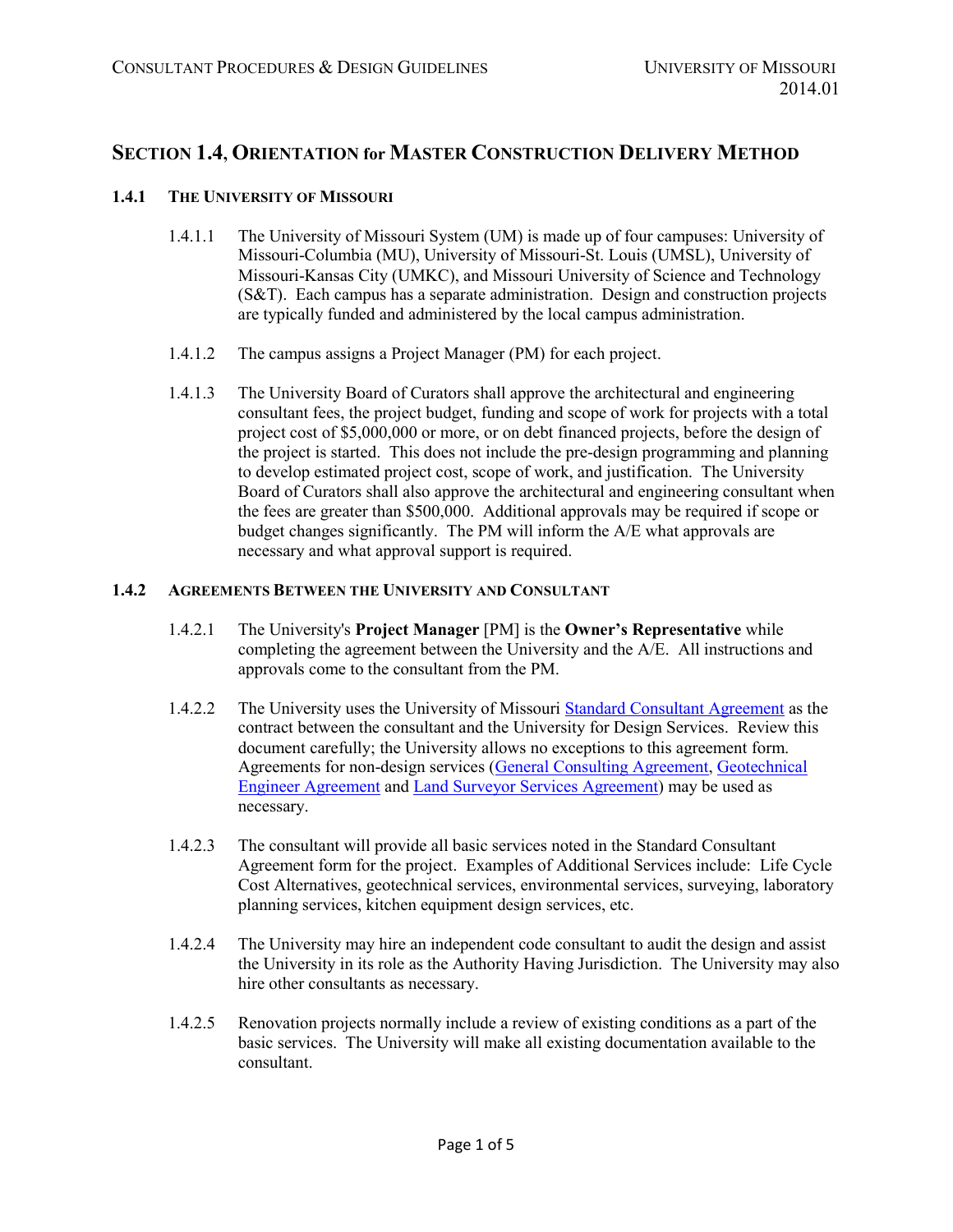- 1.4.2.6 **Fee proposals** should include the consultant's perception of the University's project scope of work and recommended scope of services. The consultant will include proposed fee and estimate of reimbursable expenses, project schedule, and University provided information.
- 1.4.2.7 The PM will tell the consultant the expected fee structure [lump sum, not to exceed, or percentage of construction cost] and what exceptions may apply.
- 1.4.2.8 **Reimbursable and non-reimbursable expenses** are described in Exhibit B of the agreement. The consultant should discuss any potential reimbursable expenses with the PM before the proposal is submitted and a reimbursable budget should be established. Reimbursable expenses shall be approved in advance by the PM, will be paid at cost, and must be accompanied by supporting documentation and/or receipts.
- 1.4.2.9 The consultant's proposal shall identify **project milestones** and include two weeks for University review of submittals. The PM will provide the consultant with any University schedule requirements.
- 1.4.2.10 All **design review meetings** should be included in the consultant's basic services fee. Also, basic services include a pre-proposal meeting with the Master Contractor to answer any questions or clarifications required for submitting price, a pre-construction meeting, a punch-list inspection, and a final inspection.
- 1.4.2.11 The number of proposed **construction observation trips** should be identified by the consultant as a part of basic services during construction. Also, a per trip unit cost for additional construction trips should be identified. A trip refers to one person on site for one day and includes the issuance of any related meeting minutes and site visit reports.
- 1.4.2.12 Unless requested to provide services involving **asbestos containing materials** [ACM], the University will provide the consultant with the specification for ACM removal. The consultant assumes no design responsibility for work related to ACM removal.
- 1.4.2.13 The University requires a minimum of **\$1,000,000 professional liability insurance**. The PM will tell the consultant if additional professional liability insurance is required. Additional coverage may be required on major projects and/or projects that present unusual risks. The PM may require this as a reimbursable expense. The consultant may be asked to detail their current professional liability coverage and costs in determining the additional cost to the university.
- 1.4.2.14 The consultant shall submit proof of the required insurance with the signed agreement. The University will not execute the agreement or approve payments without approved insurance.
- 1.4.2.15 The University and/or the PM will provide instructions on how to submit payment requests. The process can vary from campus to campus. The university will not process payments unless an executed agreement is on file. In general, invoices must include a detail of the work completed, summarize the total bill for services to date, and note the amount of the current request.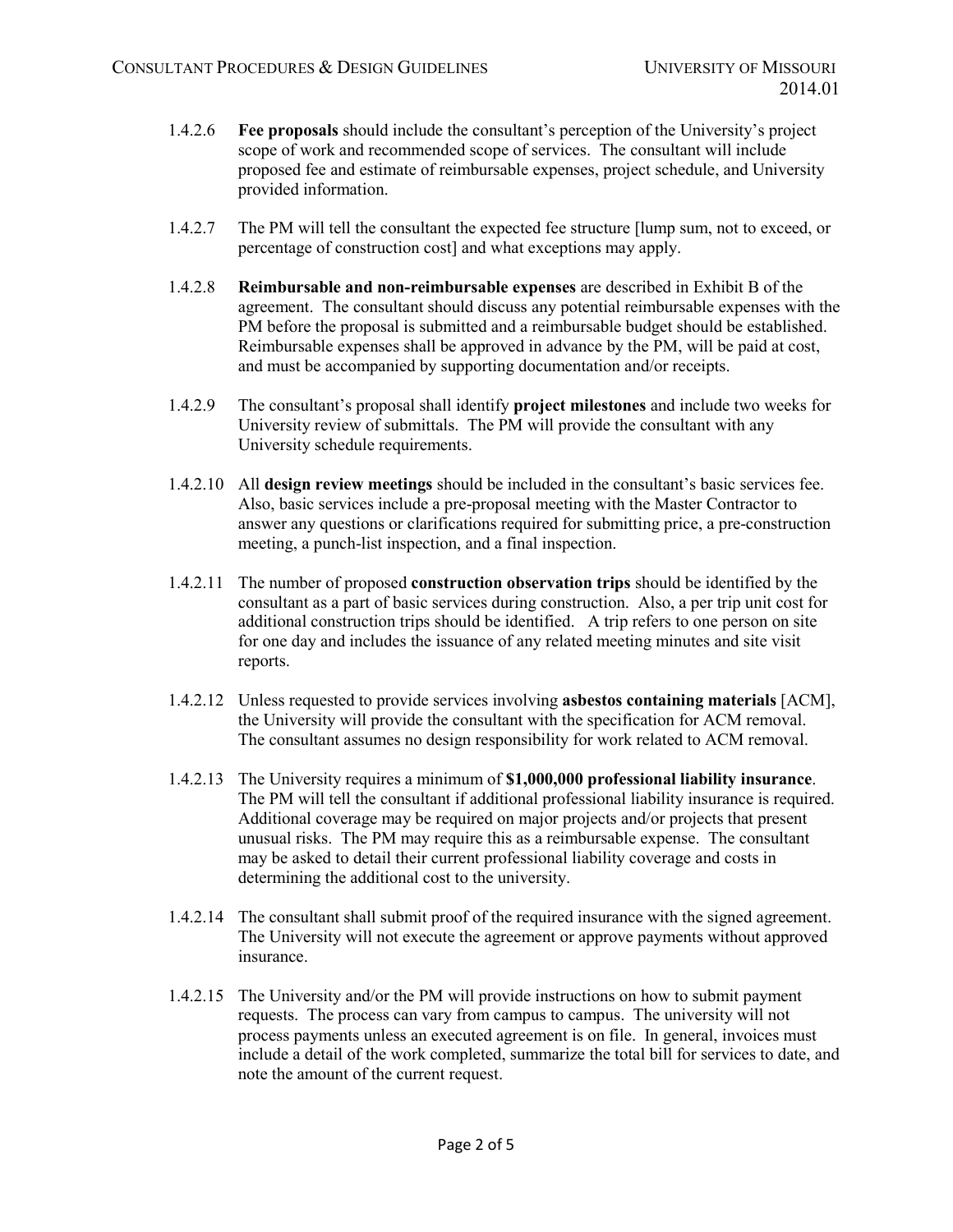#### **1.4.3 DESIGN PROCESS AND APPROVAL**

- 1.4.3.1 Project Management
	- 1.4.3.1.1 The University's Project Manager [PM] is the Owner's Representative during the design of the project. All instructions and approvals come to the consultant from the PM. Services rendered but not requested by the PM will not be compensated.
	- 1.4.3.1.2 The PM manages the total project budget and requires the consultant to manage the construction budget.
	- 1.4.3.1.3 The PM will manage internal University approvals and instruct the consultant accordingly.
	- 1.4.3.1.4 The consultant should insist on timely owner provided information and approvals. The University asks the consultant to notify the PM of owner related delays before the schedule is jeopardized.
	- 1.4.3.1.5 The consultant must notify the PM immediately if the consultant believes additional services are being requested by the University. This also applies to abandoned work. A fee must be negotiated and the agreement adjusted immediately.
- 1.4.3.2 Meetings and Stakeholders
	- 1.4.3.2.1 University projects normally involve many academic, student, and service groups as stakeholders in a project. The PM arranges for and coordinates the consultant's contact with these groups. Meetings are scheduled by the PM's office.
	- 1.4.3.2.2 Campus Facilities Management organizations provide numerous and varied services at each campus. The PM will arrange for and coordinate the consultant's contact with these groups.
	- 1.4.3.2.3 Meeting minutes are kept by the consultant and reviewed by the PM before issue. Meeting minutes should be issued to all participants within five working days.
	- 1.4.3.2.4 The University asks the consultant to respect the University's time and conduct effective, productive meetings. The consultant should review meeting agendas with the PM in advance.
- 1.4.3.3 Submittals
	- 1.4.3.3.1 The consultant is responsible for providing timely and complete submittals. The University will review the consultant's work for program conformance and constructability. Incomplete and/or poor quality submittals waste University and consultant time. The PM is authorized to reject incomplete submittals.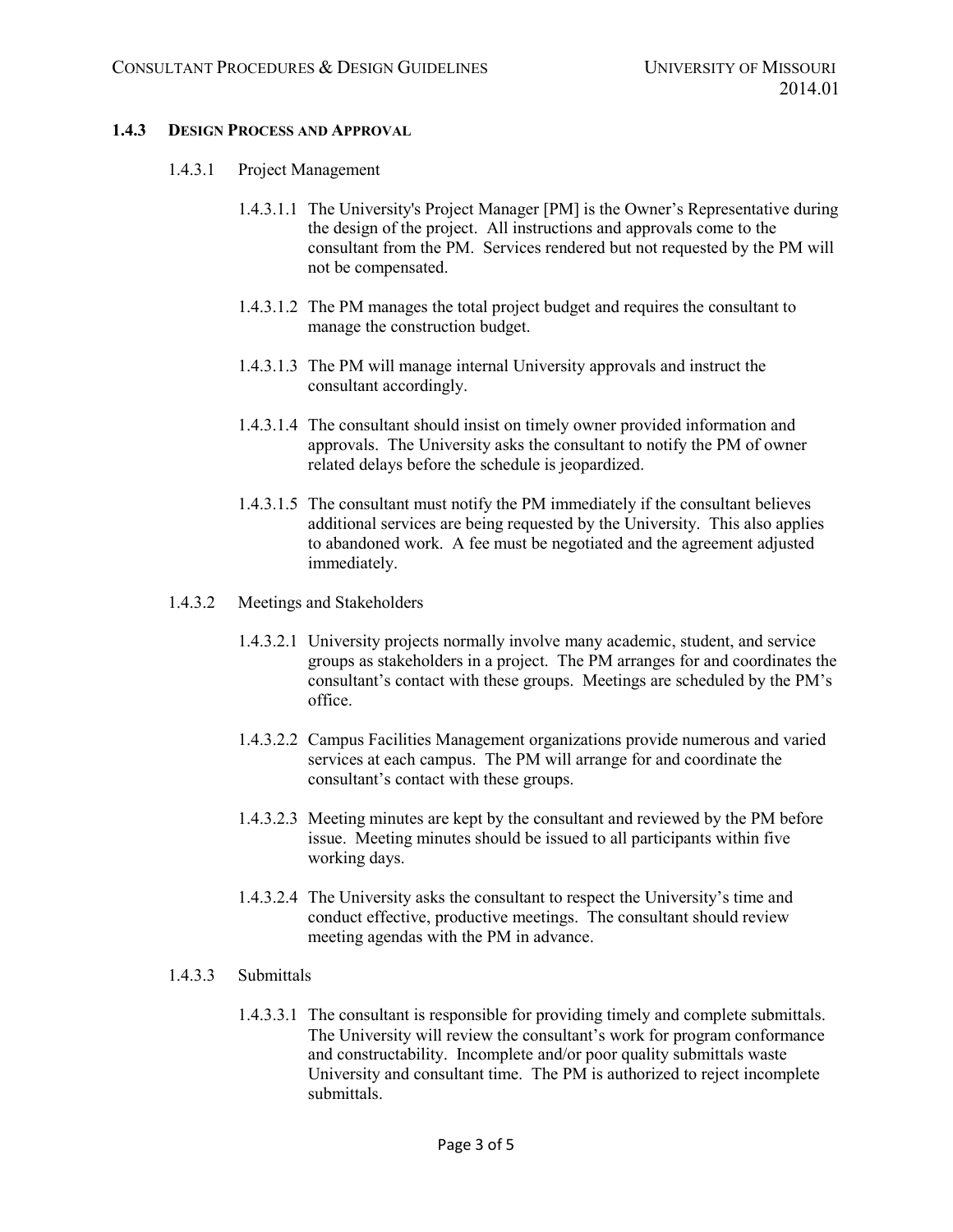- 1.4.3.3.2 The consultant is responsible for the management and performance of their sub-consultants. Delay of a sub-consultant's part of a submittal is considered an incomplete submittal from the consultant.
- 1.4.3.3.3 Delay of a project due to incomplete submittals is the responsibility of the consultant.
- 1.4.3.3.4 Detailed submittal requirements are described in Section II.
- 1.4.3.3.5 The consultant will allow two weeks of University review time between submittal of review documents and the review meeting. The University considers the milestone achieved only when the review is complete per the consulting agreement.
- 1.4.3.3.6 Final review documents should be ready to issue.
- 1.4.3.3.7 A copy of the Special Conditions can be found on the FPD Website, [Division](https://collaborate.umsystem.edu/sites/fpd/public/docs/Div%201%20Bidding%20Documents.docx?d=wb98602c26410440ba565b1ef9b31e2e3)  [One Documents.](https://collaborate.umsystem.edu/sites/fpd/public/docs/Div%201%20Bidding%20Documents.docx?d=wb98602c26410440ba565b1ef9b31e2e3) The PM will work with the consultant to tailor these for the project if they are required.
- 1.4.3.4 Electronic Documents
	- 1.4.3.4.1 The University requires electronic files of design drawings to interface with campus facilities management software. The consultant should coordinate the format and media with the PM. All contract documents and studies shall be furnished to the University in an electronic format, in addition to a hard copy format.
	- 1.4.3.4.2 Each review submittal will be provided in PDF format to the campus PM. The PM may elect to print review sets from the PDF file provided. Electronic versions provided shall be identical to any printed or plotted versions provided by the consultant.
	- 1.4.3.4.3 The Project Manual will be submitted as one file per volume of project manual to be printed and bound with a direct correlation between electronic files and printed volume. Bookmarks will be set in the file for title page, table of contents, 1.A, Special Conditions,  $1.E.1 - 1.F, 1.H$ , and each numbered technical specification section.
	- 1.4.3.4.4 Drawings shall be submitted as one file per drawing volume to be printed and bound. Bookmarks shall be set for each sheet of the drawings by drawing designation, i.e. sheet number.

#### **1.4.4 PRICING AND AWARD**

1.4.4.1 The PM will work with the Campus Master Contractor Coordinator to engage the Master Contractor into the project. The Master Contractor will be given the design documents for pricing.